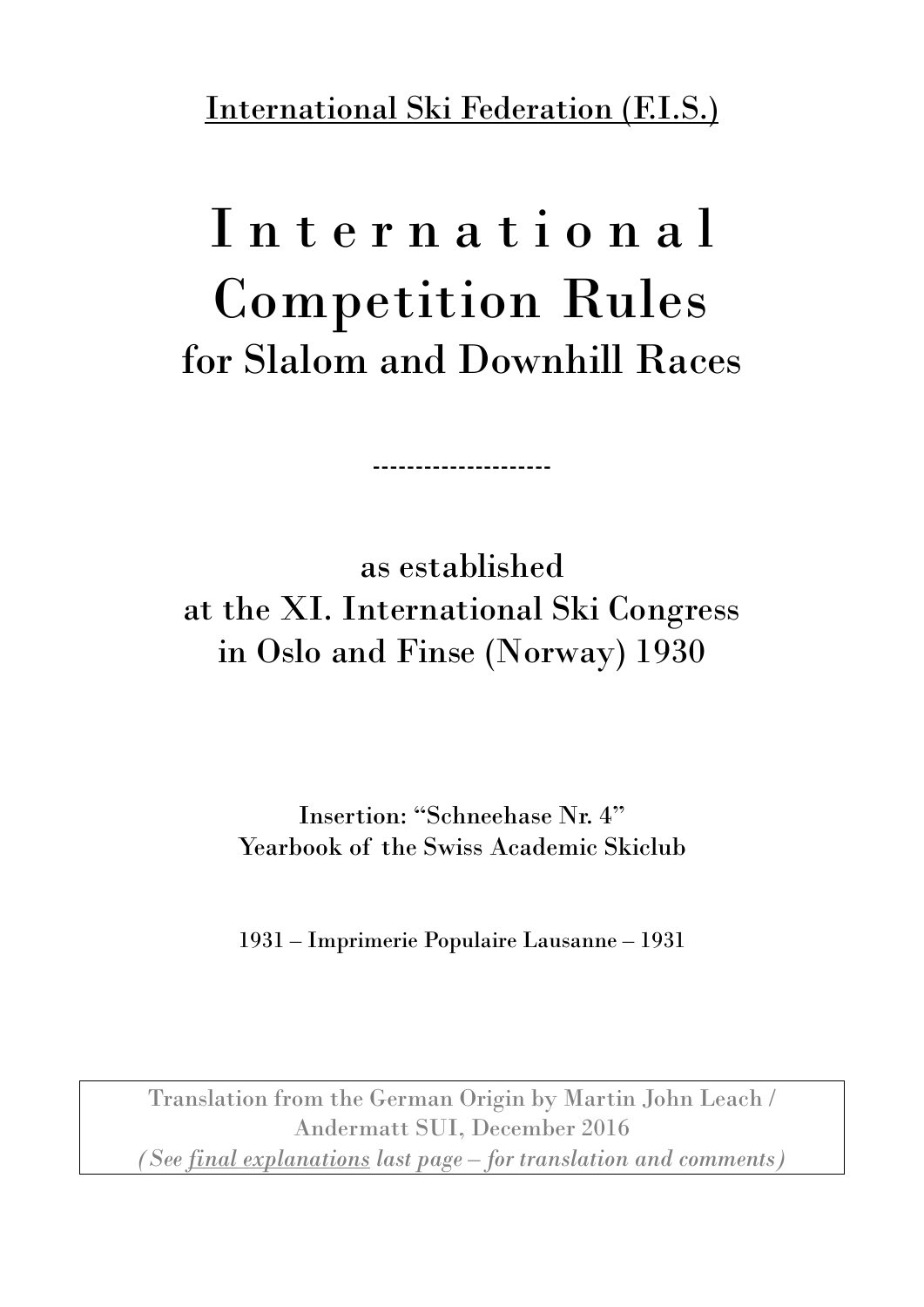# **I N D E X**

| $\mathbf{I}$ .          |                                                      |  |
|-------------------------|------------------------------------------------------|--|
| II.                     |                                                      |  |
| III.                    |                                                      |  |
| $\mathbf{IV}_{\text{}}$ |                                                      |  |
| $V_{\cdot}$             | General regulations for Downhill and Slalom 8        |  |
| VI.                     |                                                      |  |
| VII.                    |                                                      |  |
| VIII.                   |                                                      |  |
| IX.                     | Regulations for Team Races in Downhill and Slalom 13 |  |
|                         |                                                      |  |
|                         |                                                      |  |

The XI. International Ski Congress in Oslo (1930), has in an extension of its International Competition Rules, regulated "Downhill and Slalom races". The new wording of § 3 of the "International Competition Rules" is:

International Ski Competitions may only be announced as:

- a) Jumping Competitions.
- b) Cross-country Races 15-18 km.
- c) Long Distance Races 30-60 km.
- d) Combined Events. Jumping and Cross-country (15-18 km).

Additionally, the following can be announced and organised:

- e) Downhill Races.
- f) Slalom Races.
- g) Combined Events, Downhill and Slalom and Team Races.

In International Competitions, it is not necessary to announce all above mentioned competitions from a - g, however where possible a Combined Competition and a Cross-country must be announced.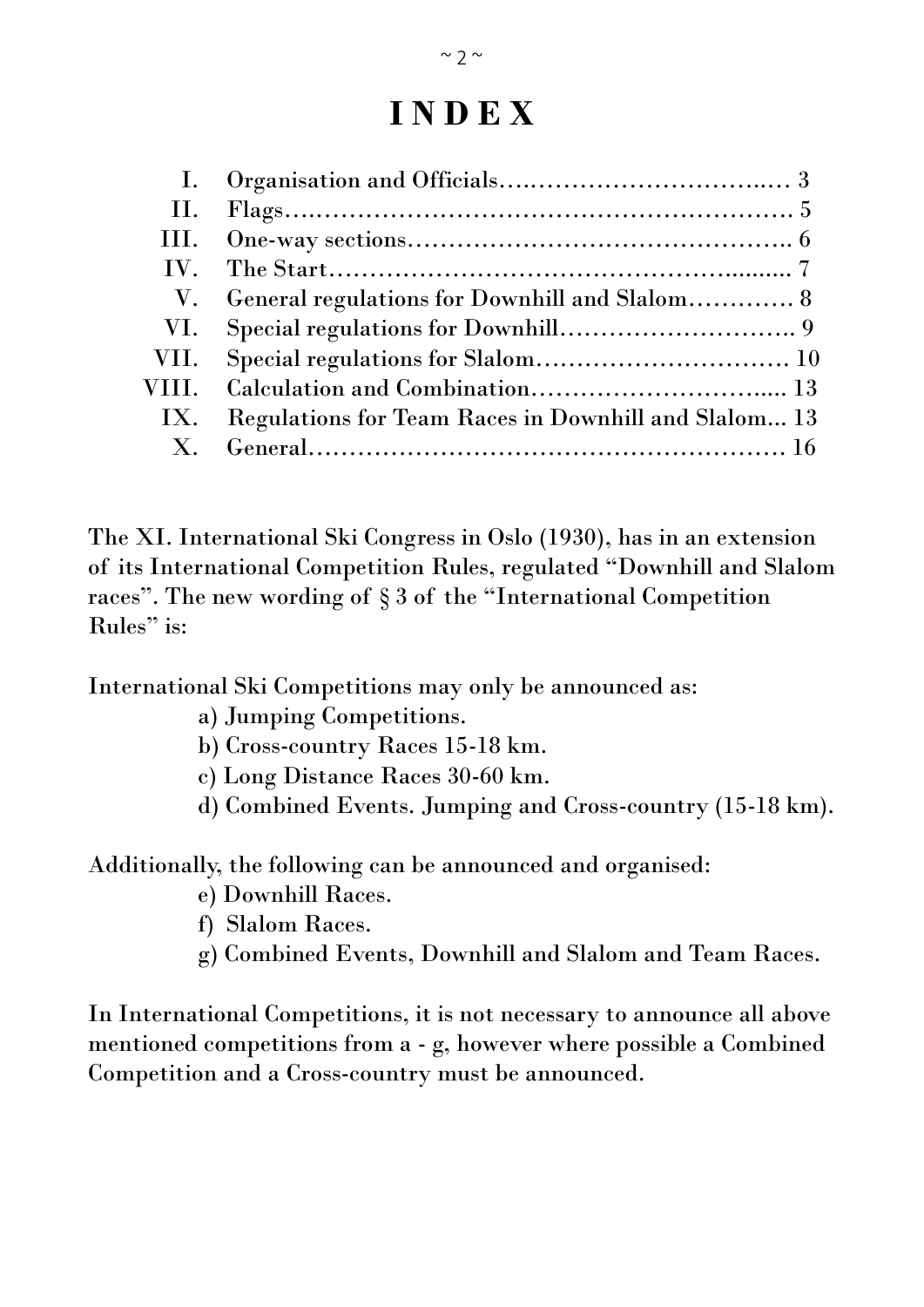# INTERNATIONAL SKI FEDERATION (F.I.S.) COMPETITION RULES

for Slalom and Downhill Races.

---------------------

# **I. Organisation and Officials.**

§ 1.

The Competition Jury is the responsible authority that takes care about the execution of Slalom and Downhill Races. The composition of the Competition Jury is a matter for the Organisation.

# § 2.

The Competition Jury makes decisions based on absolute majority. The President votes with and has the casting vote. The Competition Jury decides about all alternative Regulations of these Competition Rules.

# § 3.

The special tasks of the Competition Jury and its assistants, which are to be appointed, are as follows:

*1. The Referee.*

He makes decisions on all disagreements which cannot be decided by the Rules. The Referee has the right to postpone a race, should he believe the execution could be dangerous or if visibility is such that the execution is not possible. The Referee is also responsible for informing competitors of special Competition Jury decisions before the Race.

2. *The Setter.*

The Setter shall mark the course in accordance with the general instructions of the Competition Jury. The Competition Jury is responsible for the general principles of course marking: for the Slalom, he determines the slope on which the Slalom will be held as well as the vertical drop. Furthermore he decides the Downhill slope and marks the positions where possible Danger and Control flags are to be placed. The Setter alone is responsible for Advisory flags and One-way sections flags.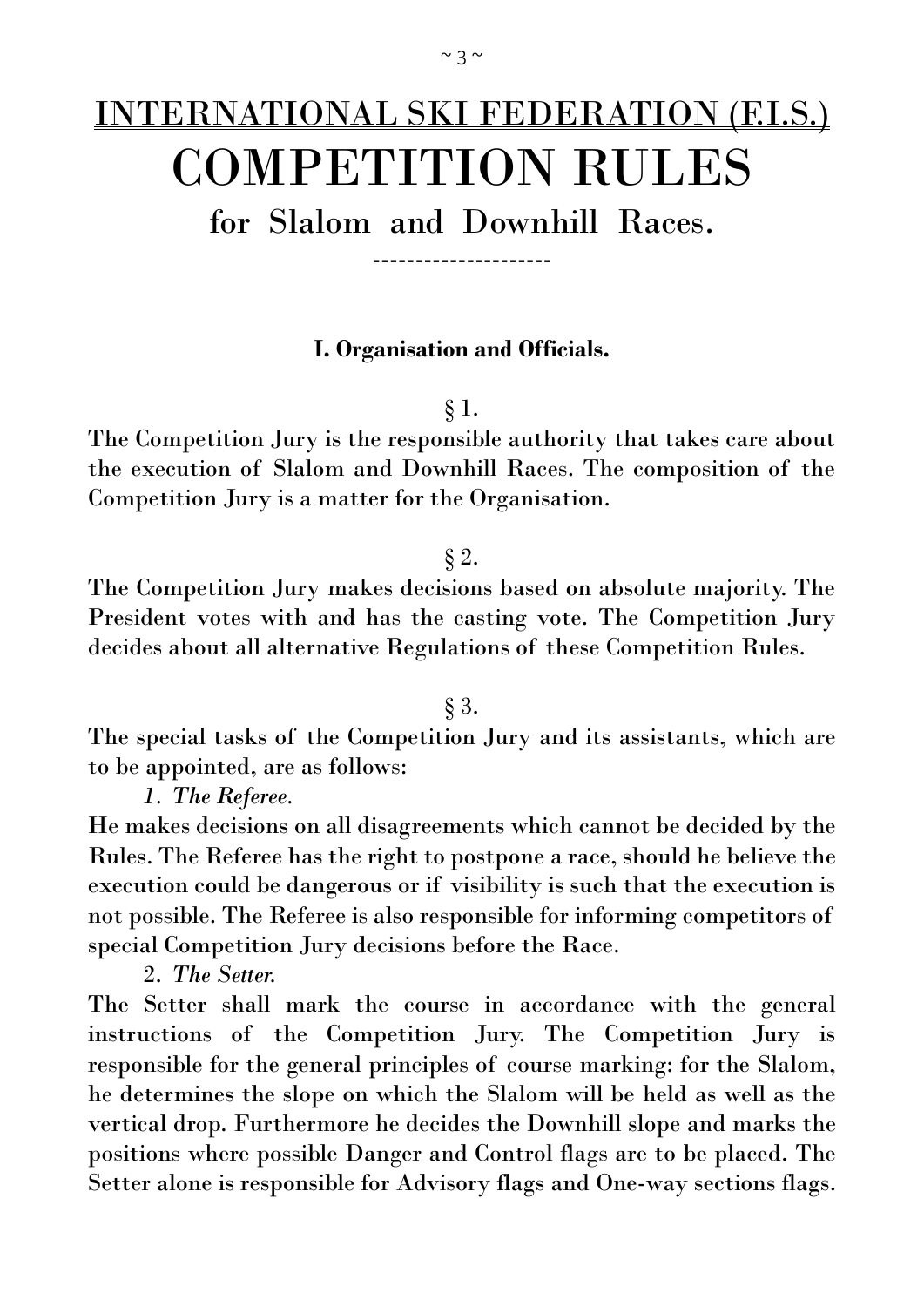(See § 7 and 9.). The Setter is responsible before and during the complete race for the maintenance of the course. (See § 34.)

*3. Starter and Assistant Starter*

Starter and Assistant Starter are responsible for the correct execution of the Start. (see § 13 to § 16.).

4. *The Official Timekeeper* stands by the Finishing-posts. The time he takes is considered official unless contested by the Assistant Timekeeper: in this case the Referee decides. Small discrepancies between the time taken by the Official Timekeeper and the Assistant Timekeeper will not be considered.

*5. The Assistant Timekeeper*  checks the times taken by the Official Timekeeper. He has the right, in differences of opinion, to call the Referee.

6. *The Timing Supervisor* decides the sequence of the arrived competitors.

7. *The Recorder*

notes the times given by the Timekeepers. At important competitions, more than one recorder should be available.

8. *The Flag-keepers*

At Downhill competitions, there must be a Flag-keeper standing at each pair of Control flags (Advisory or Danger Flags). At Slalom competitions, a Flag-keepershould stand by each pair of flags. If sufficient experienced Flag-keepers are not available, then a Flag-keeper may monitor more than one pair of flags. (See  $\S 27$  to  $\S 30$ .)

The imposition of penalties is the responsibility of the Flag-keeper. A Flag-keeper's power to impose penalties begins when the Competitor has passed through the last and lowest of the flags for which the Flag-keeper immediately above him on the slope is responsible, and ends when the Competitor has passed through the last pair of flags for which the Flagkeeper in question is responsible.

9. *Judges*

watch over the course during Downhill and observe compliance of the Rules governing these competitions.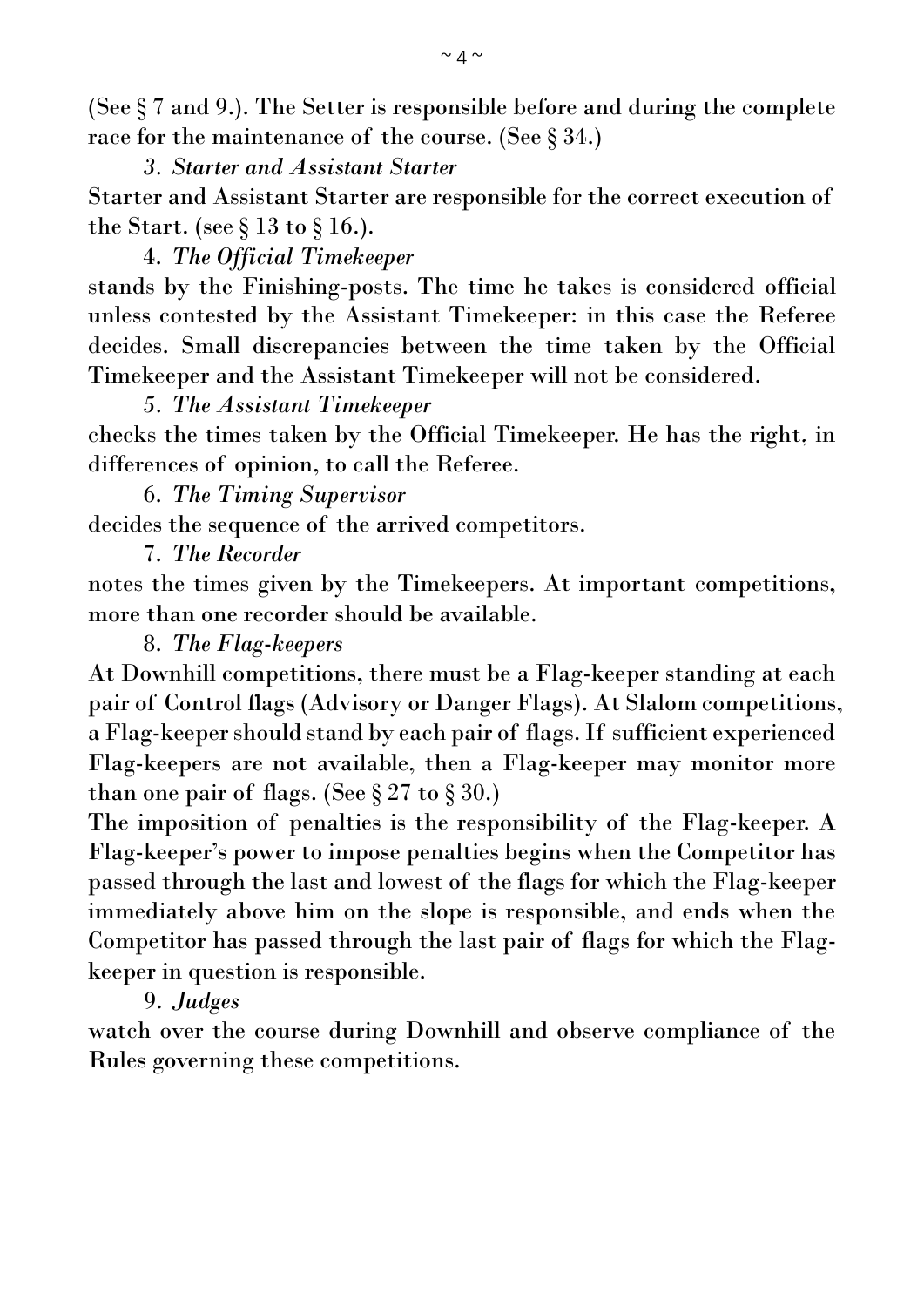*Protests* must be with the Competition Jury within 12 hours of the end of the race, in writing and reasoned and when possible before the Prize Giving. To be included with the Protest is a sum (of money) as decided by the Competition Jury to be deposited, which will be forfeit if the protest fails. Objections to a competitor entering a competition are to be raised before the start.

 $\S$  5.

The Competition Jury will deal with Objections and answer them before Prize Giving. Appeals against the decision can be raised with the National Association organising the competition.

An appeal against the decision of the National Association can be made to the Council of the F.I.S. whose verdict is final.

# § 6.

Protests against the incorrect calculation of the results according to the Competition Rules, must be received in written form and by registered post within 7 days of the Prize Giving. If the Protest is justified, the correct result must be published immediately and the prizes accordingly redistributed.

No Objections will be considered if not initiated within 7 days after the Prize Giving.

# **II Flags.**

§7.

To mark the Downhill course the following three colours will be used:

*Red* flags are Advisory Flags.

Advisory Flags show the competitor the shortest, safest, and best route; they are placed singly.

*Blue* flags or *blue-white* flags are Control Flags.

Control Flags are used to set a particular course (Course Control Flags). All Control Flags are placed in pairs through which the competitor must pass. A competitor will be disqualified when both of his feet do not cross the line between both Control Flags. (Exception § 29.)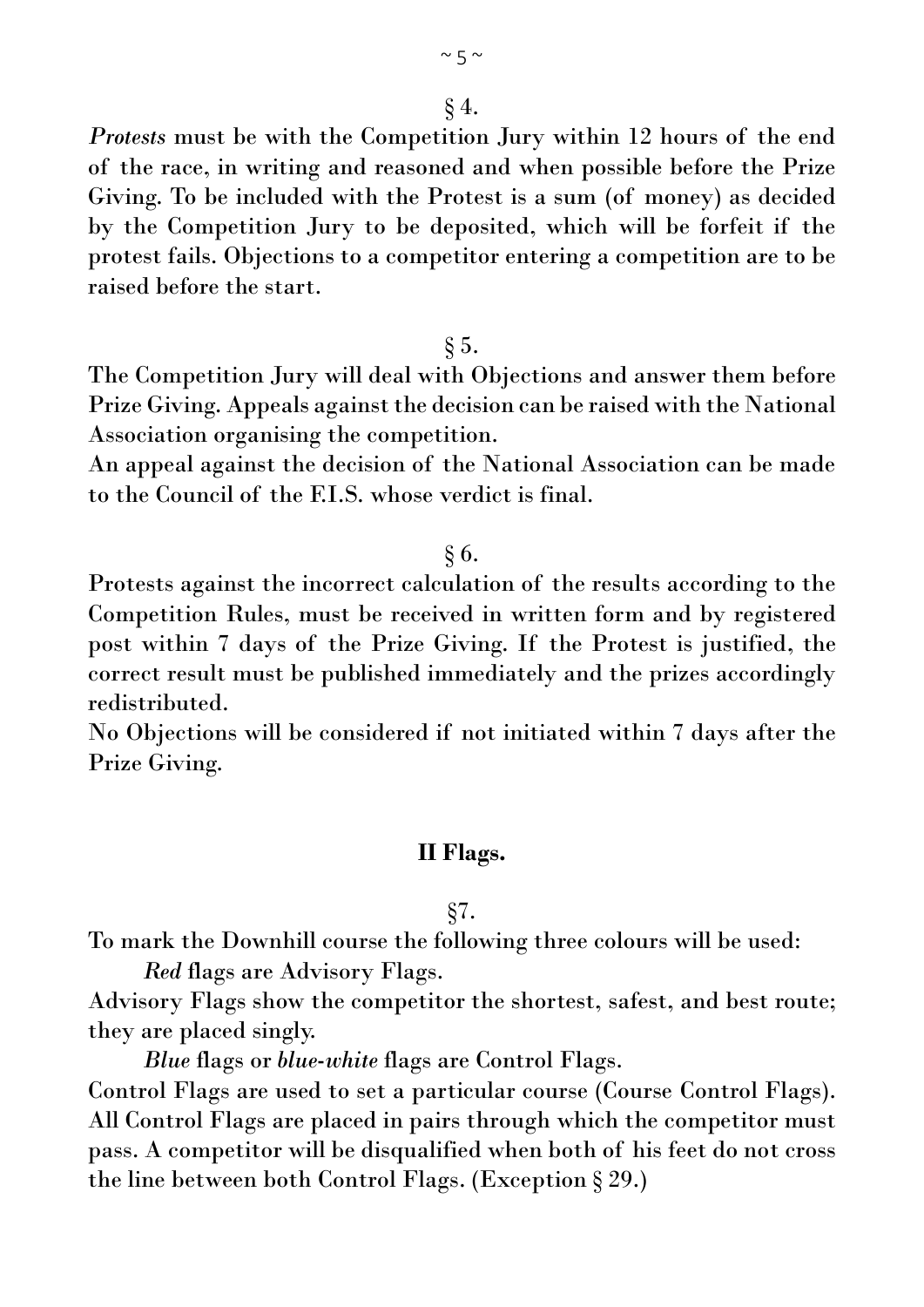*Yellow* flags are Danger Flags; these warn competitors against excessive speed. Competitors who do not respect the Advisory and Danger Flags do so on their own responsibility.

See also § 9. *Blue-red* Flags marking One-way sections.

#### § 8.

The Finish-posts for Downhill and Slalom Competitions must be connected by a strip of cloth of red or any other striking colour.

No competitor has completed the race until both of his feet have crossed the line between the Finish-posts.

#### **III One-way sections.**

#### § 9.

Any tracked part of the competition course, the use of which is obviously much faster than untracked snow, is called a One-way section. The beginning and end of this One-way section will be marked by Double Flags in order that the competitor is quite clear which part of the competition course the following competition regulations are in force. A Double Flag consists of a red flag crossed with a blue flag.

#### § 10.

If a competitor is going to overtake another competitor in a One-way section he is to call out "Clear Course", whereby the competitor in front is to immediately leave the track.

A competitor who does not leave the track when called upon to do so will be disqualified.

#### § 11.

One-way sections will be watched over by Judges. The Setter is responsible for defining the One-way section.

#### § 12.

One-way sections are to be properly tracked prior to the Race and the competitors must be informed about them.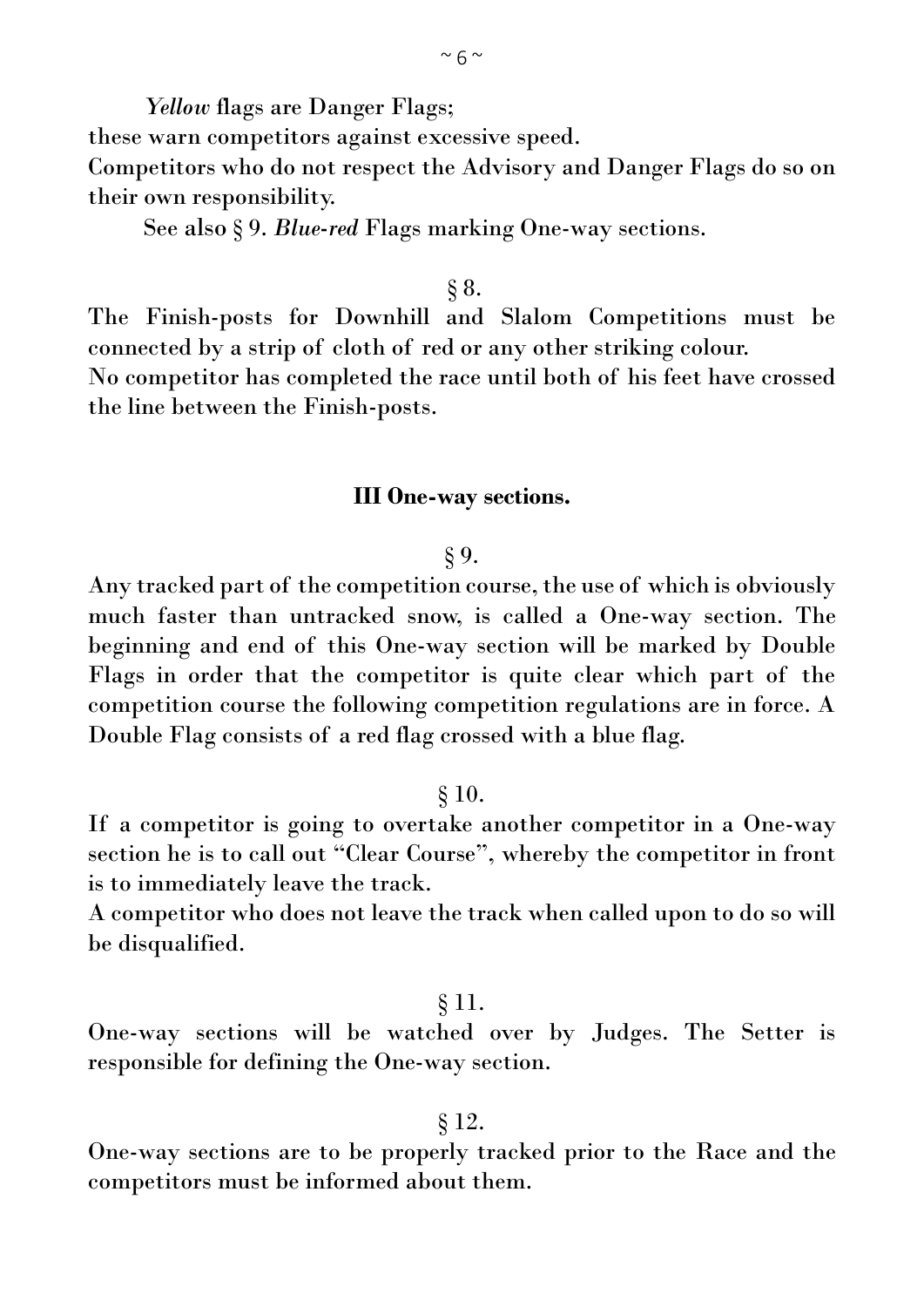# **IV The Start.**

#### § 13.

The following different start methods are used:

- 1. The Simultaneous Start. Start positions will be defined by draw. All competitors start simultaneously.
- 2. Interval Start. The competitors start at intervals of one minute (or more or less).
- 3. The Team Start. In team competitions, where simultaneous or individual starts are not used, Team Captains place their team members in the order of qualification of each individual competitor. Before the Race the Captains are to give the Starter a list with the order of their competitors. Teams start in groups. The first group to start shall consist of the best competitors in the teams and shall be followed by the other groups. Between each group shall be a time interval of at least one minute.
- 4. The Group Start. Competitors can either be drawn by lot or the Competition Jury can divide groups of two or more. Groups will start at intervals of at least one minute.
- 5. The Slalom Start. Before a competitor has completed the Slalom Course a further competitor may not start.
- 6. The Forerun Start. The competition is divided into two parts whereby the first part is a forerun and the second part is the main competition. The starting order in the Forerun is decided by draw. The competitors start in the forerun in intervals of at least 30 seconds and in the second run according to their times achieved in the forerun, whereby the best time is Start number 1, the second best time, Start number 2 etc. The start interval in the second run between the first competitor and the second competitor is the same time as the difference between the first competitor and the second competitor in the forerun. The start intervals between the other competitors is analog the time difference that separated them in the forerun.

#### § 14.

Any competitor that is not at the Start at the correct time is considered to have started. For calculations, the start time is decisive that defines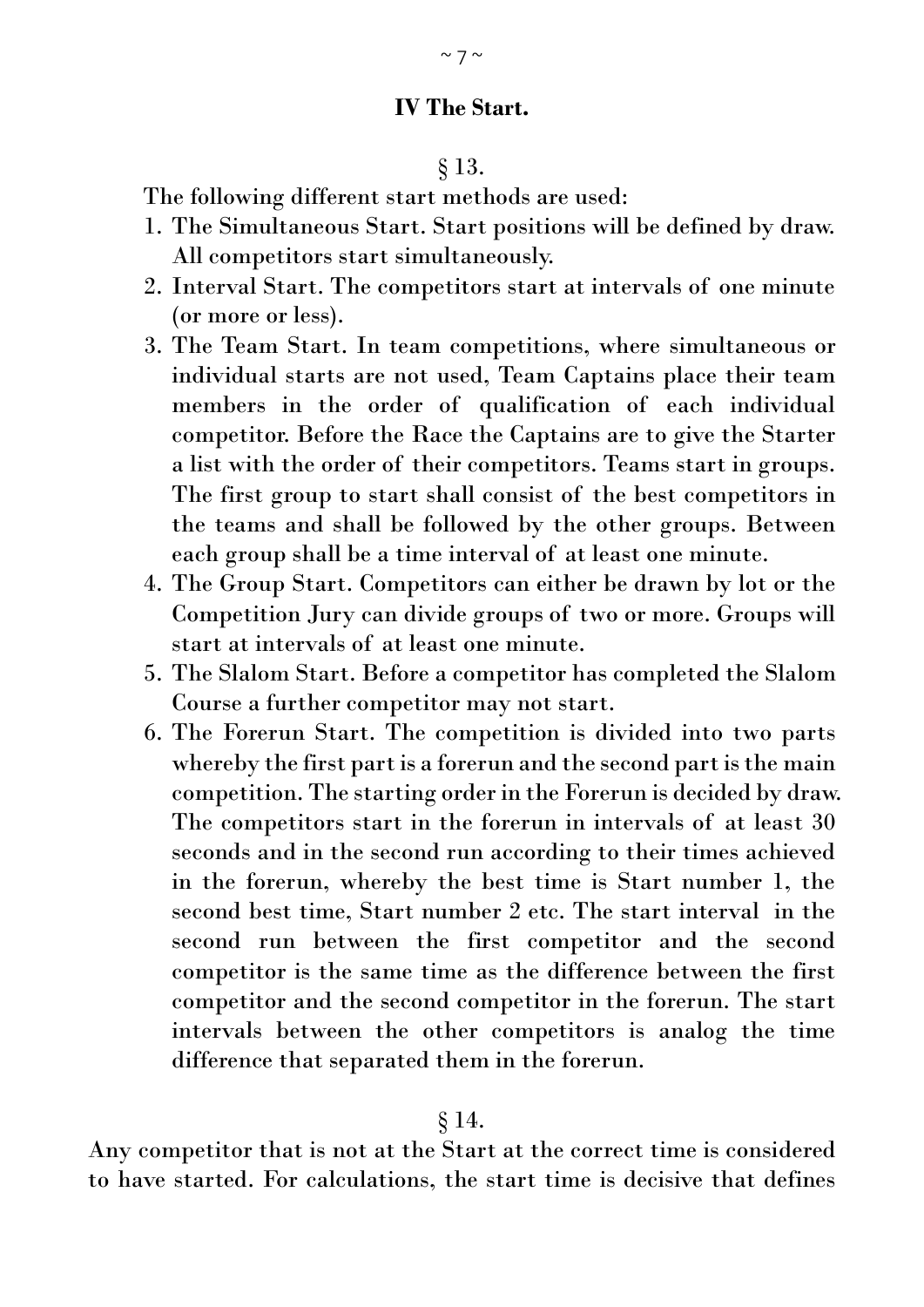the start number. Exceptions to this rule, and only with convincing reasons, can be decided by the Referee.

§ 15.

A competitor who makes a false start will be called back. In order to avoid false starts, the Starter should make contact with the competitor (touch a piece of clothing or belt) as a sign to start.

#### § 16.

With electric or normal timing the start must be as follows:

Ready! (called approx. 3 seconds before the start.)

Go! (as start order.)

A count-down will not be called at the Start.

#### **V General Regulations for Downhill and Slalom Competitions.**

#### § 17.

Competitors may only repair their equipment (skis, poles, straps etc.) with repair tools or replace parts that he or in the case of a Team Competition, other members of the team, carry on themselves during the competition. No competitor may borrow a part of his equipment from a spectator. Exceptions are competitions that consist of two parts (see  $\S 22$ . lit. 2.) or by those that have a Forerun (see § 13. lit. 6.): here competitors are allowed, on completion of the Forerun, to replace any part of their equipment that was lost, broken or damaged during the Forerun in order that they may start in the main competition. In this case, they may borrow items of equipment from spectators.

#### § 18.

A competitor who loses or breaks a ski during a competition may complete the run on one ski. A competitor who goes through the Finish without skis will be disqualified. A competitor who deliberately uses his skis as a sledge or who walks all or part of the competition course will be disqualified.

#### § 19.

Every competitor in a Slalom or Downhill competition will be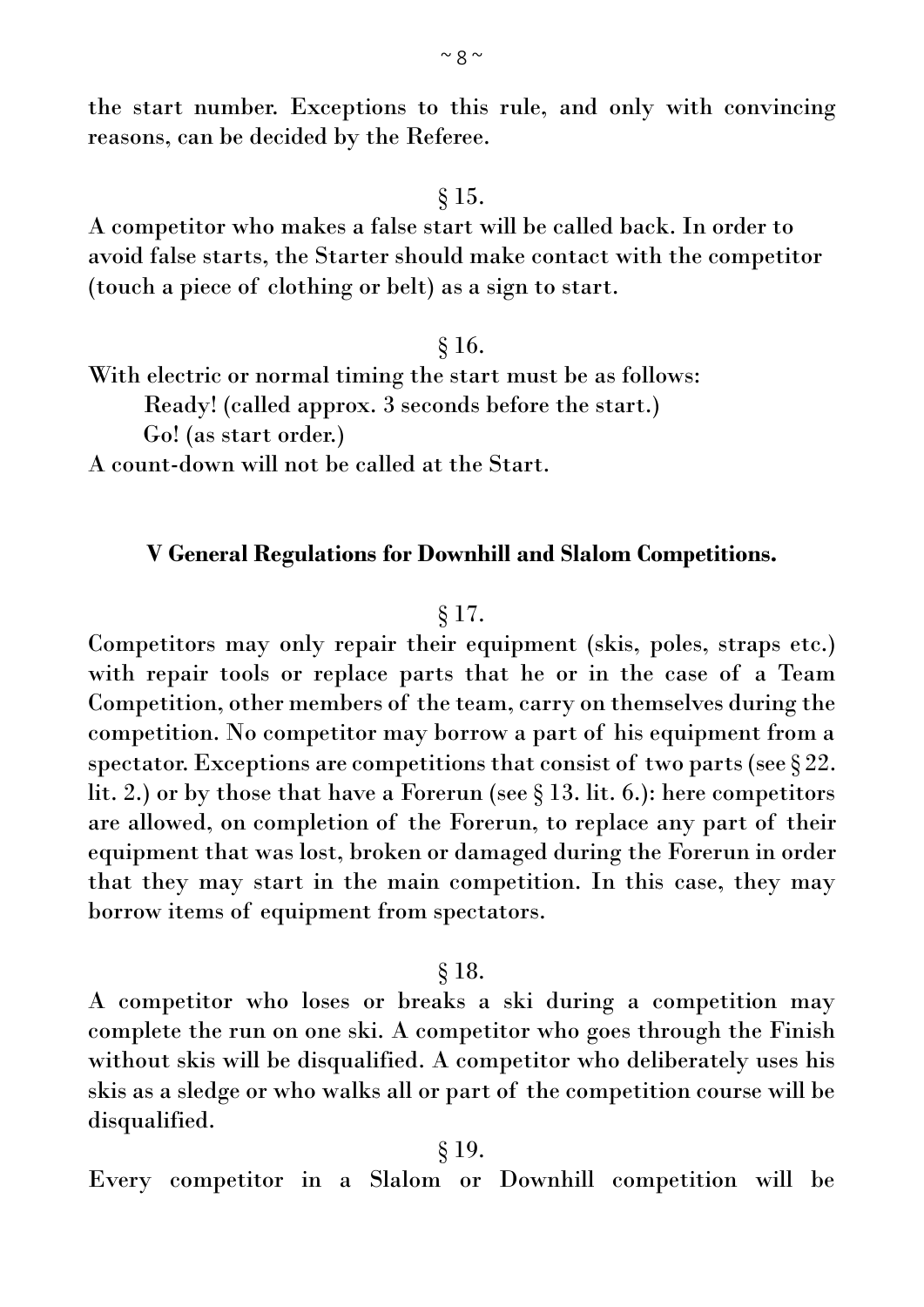disqualified who uses one or both ski-poles to brake using both hands or when he, in any other form, deliberately attempts to negate this rule that forbids the use of ski-poles as brakes.

#### § 20.

For Downhill and Slalom competitions, the times taken will be to the fifth of a second.

#### § 21.

When possible the competitors are to be lead down the marked Downhill and Slalom courses before the competition. Without a guide and a permission, the marked course may not be passed. The Slalom Course may only be skied with the explicit permission of the Course Setter. The Downhill Course should, when possible, be known in general terms ten days before the competition and until the course is set be open.

#### **VI Special Regulations for Downhill Competitions.**

#### § 22.

Downhill competitions should not contain flat or uphill parts, except in cases where small, flat places and short uphill parts would hinder an otherwise suitable Downhill course. In Team Competitions, small flat sections and short uphill parts may only be included, when all the Captains of competing teams give their approval.

# § 23.

If at any part of the course the snow is soft and heavy, that may bring a disadvantage to leading competitors, the Referee is to arrange for this part to be tracked before the race starts.

#### § 24.

The Downhill course should where possible have the highest possible vertical drop (if possible 800 meters). With regard to snow conditions and terrain the Competition Jury may decide to divide the Downhill in two parts. In this case the same course can only be used once. The courses should have different terrain characters. In the second run the same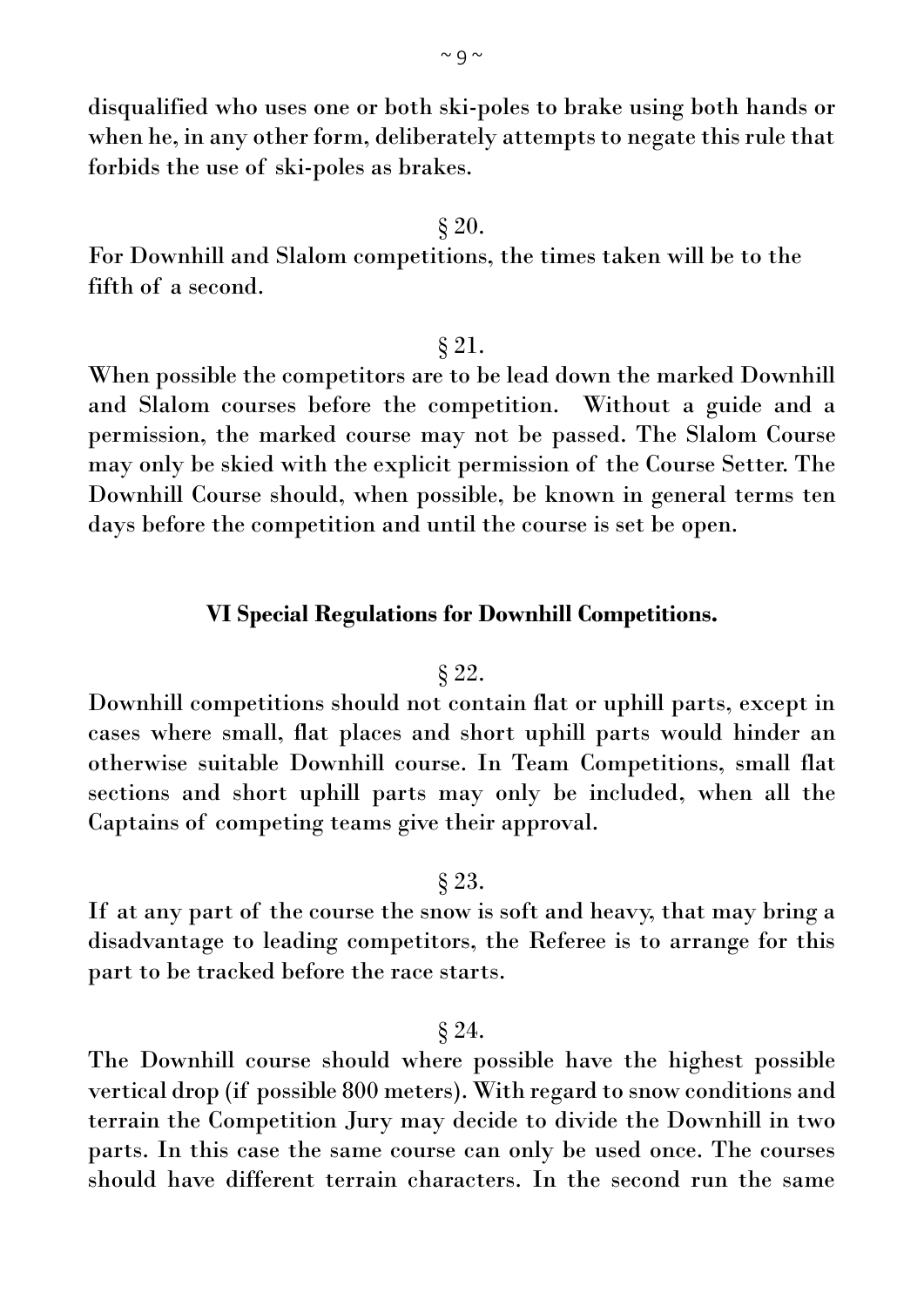starting order as in the first will be used unless the Competition Jury decides to run in the order of the results in the first run using the same time intervals as in the first run. The times of both runs will be added together.

#### **VII Special Regulations for Slalom Competitions.**

#### § 25.

A Slalom Race is a Competition where the competitors must follow a marked course defined by flags.

# § 26.

A Slalom Course consists of two parts. In exceptional circumstances a Slalom Course may consist of one run. In such cases the course shall be exceptionally long. It rests with the Flag-keepers to adjust the flag positions for the second part, and in this case the additional penalties for both runs will be determined separately. (See § 29.)

#### § 27.

A Slalom is marked by pairs of flags, through which the competitor must pass. A competitor will be disqualified who:

Before the competition experimentally passes through any pair of flags or if no part of both of his skis crosses the line between the base point of the pair of flags.

#### § 28.

The Flags must be skied in their correct sequence. A competitor who misses a pair of flags has not correctly crossed the following pair of flags before he has passed through the missed flag pair.

#### § 29.

For each error the following Penalties will be applied to a competitor's results (See also § 26.):

a) *Single Penalty*: 15% of the best penalty-free time, however at least 3 and at the most 6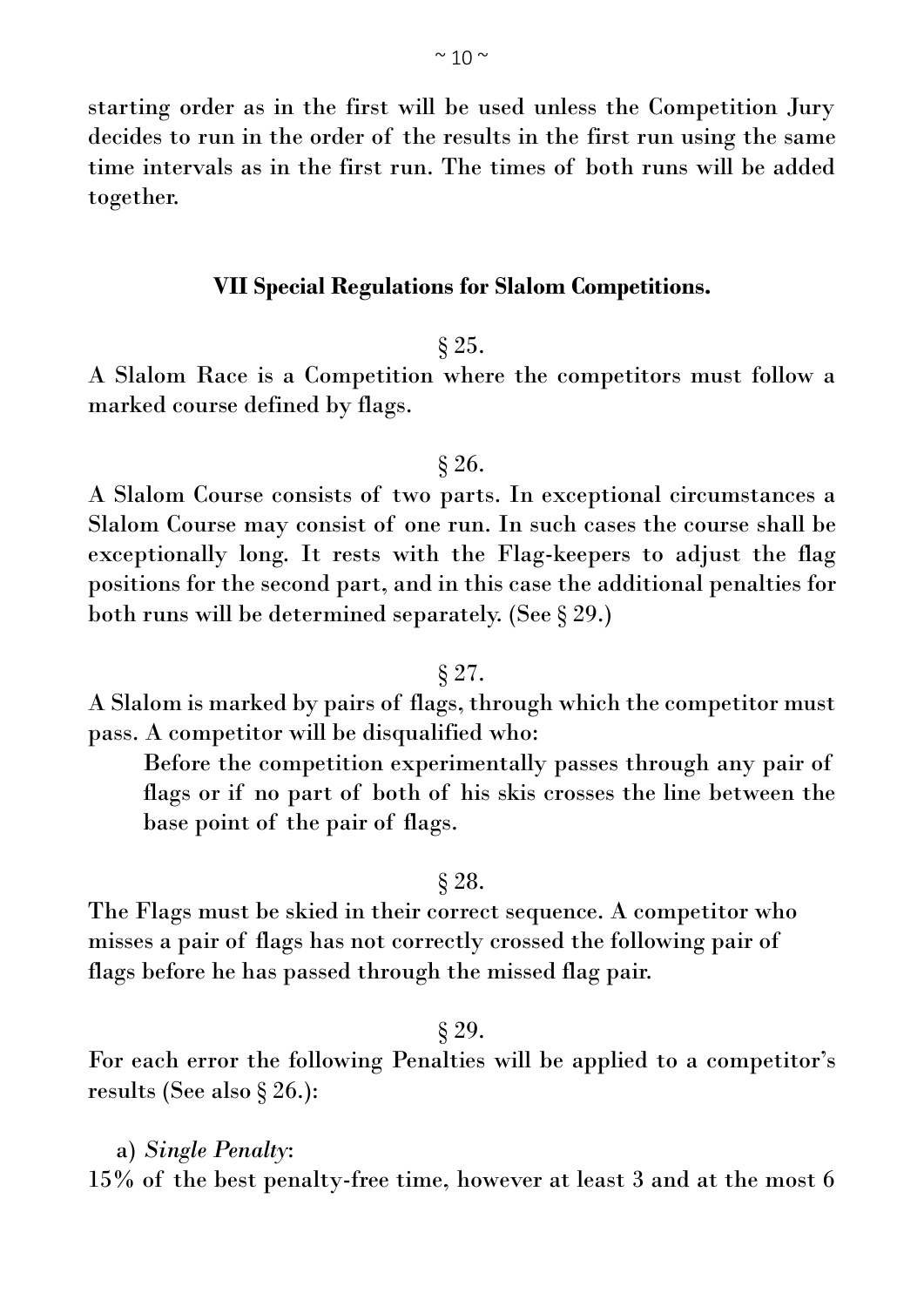seconds when only one foot of the competitor crosses the line between the ground mark of a pair of flags. The Penalty will be rounded up to the  $\frac{1}{2}$  second.

b) *Double Penalty*:

Double the Single Penalty, however at least 6 and at the most 12 seconds, when none of the competitor's feet cross the line between the ground mark of a pair of flags, providing that part of his skis crosses the line between the ground mark of a pair of flags. Should no part of his skis cross the line between the ground mark of a pair of flags then the competitor will be disqualified. \*1)

\*1) For clarity the following examples are used to calculate the Penalty:

Best penalty-free time // 15% of the Best penalty free time // Rounded-up single Penalty

| $24.8~\mathrm{sec}$ | $3.72 \text{ sec}$ | $3\frac{1}{2}$ sec. |    |
|---------------------|--------------------|---------------------|----|
| 25 <sup>4</sup>     | $3.75$ "           | $3\frac{1}{2}$ "    |    |
| $34.8$ "            | $5.22$ "           | $5 -$               | 66 |
| $35 - 44$           | $5.25$ "           | 5 <sup>1</sup>      | 66 |
| $36 - 4$            | $5.40$ "           | $5\frac{1}{2}$ "    |    |

# § 30.

The Flag-keeper is only permitted to inform the competitor whether he is disqualified. The Flag-keeper may not give any indication of the type of Penalty. It is the responsibility of the Flag-keeper to inform the Competition Jury of all breaches of these regulations.

# § 31.

Each competitor may only start once in each run unless when another decision is made. As a Slalom is primarily a test of judgment and control of skis, winning must not come from the best result of one of the two runs over the same course. Both runs together determine the end result.

# § 32.

A competitor who makes a false start will be called back.

# § 33.

When an unusually large number of competitors take part in a Slalom competition the Competition Jury can designate the first run as a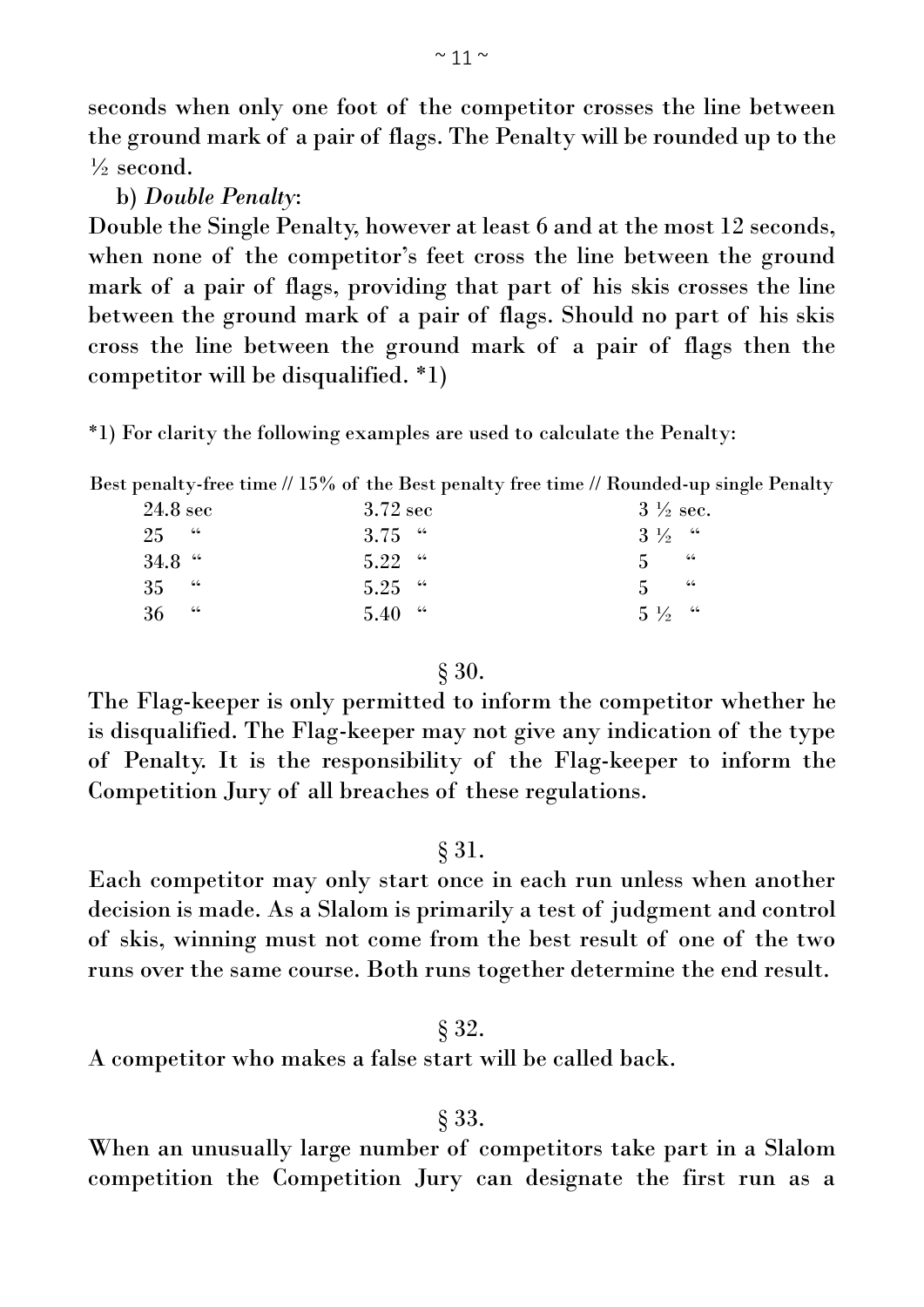Forerun. For the second run the Competition Jury can exclude all the competitors who did not qualify. The number of competitors who can compete in the second run will be announced before the first run by either the Referee or the Setter. Both times define the Result.

#### § 34.

The Slalom course will be run on stamped snow. The Setter decides when the snow is stamped sufficiently hard. The snow should, if possible, be so hard that no holes are made, when competitors fall. The Setter is responsible for a perfect and consistent maintenance of the Slalom course throughout the complete race. He is to arrange that possible holes are stamped immediately. He must be supplied with the necessary number of people throughout the complete race. If snow falls during the race, the Setter has the right to stamp down the fallen snow, to equalize the course.

#### § 35.

A Slalom Race shall not be discontinued unless the light becomes so bad that the competitor cannot clearly see each pair of flags from the preceding pair of flags. In this case the Referee is to postpone the race until the light improves. If it is impossible to complete the Slalom race on the same day the race shall be decided on the first part, if the first part was completed. If no part was completed, the Result is canceled; the competition will either be postponed or will not be run at all.

#### § 36.

The order of starting in the first run down shall be decided either by lot or is defined by the rankings of the Downhill race. The order of starting in the second run is the same as that of the first run.

#### § 37.

Should both Downhill and Slalom race be organized, the Downhill shall count as an elimination race for the Slalom. The Competition Jury decides on the number of starters in the Slalom and announces this *prior* to the Downhill. The Competition Jury has the right to limit the number of participants to compete, if published in the advance announcement. The advance announcement can insist that each nation or club competing can only delegate a particular given number of competitors to that race.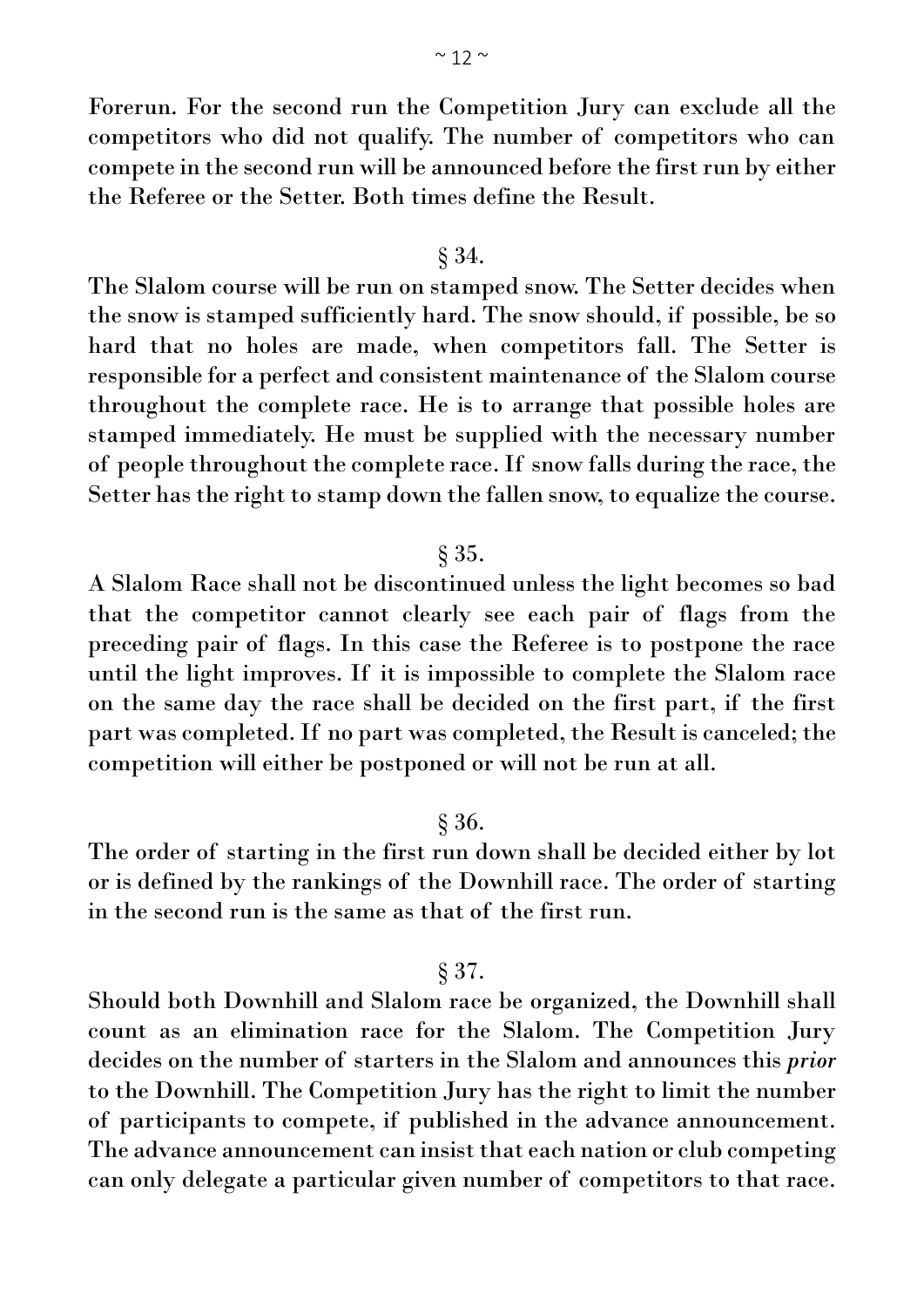The limitation may not be less than six, for Team Races (Club Races) not less than three.

In the Downhill, whoever, due to broken ski or bindings, cannot complete the race may, with the agreement of the Competition Jury, start in the Slalom.

# **VIII Calculation and Combination.**

#### § 38.

The winner of the Downhill race (resp. Slalom race) receives 100 points, and the following competitors receive a proportional deduction relevant to their time according to the following formula:

# Best time x 100 Time

The Points for Individual and Team races will only be rounded up or down to 2 decimal places  $(0.004 = 0.00 : 0.005 = 0.01)$ 

#### § 39.

Should Downhill and Slalom be combined then both races count as 100 points. The Result will be divided by two for the final score. In the Combination, should the results of two competitors be equal (ex aequo) the competitor with the best Downhill result receives primacy.

 $\S 40.$ 

If a combined race cannot be completed, the results to that point count, except when neither Downhill or Slalom race is completed. In this case the race counts as not run.

#### **IX Regulations for Team Races in Downhill and Slalom**

#### § 41.

Each member of a team receives a number. One team draws uneven numbers 1, 3, 5, 7, 9... and the other team the even numbers 2, 4, 6, 8...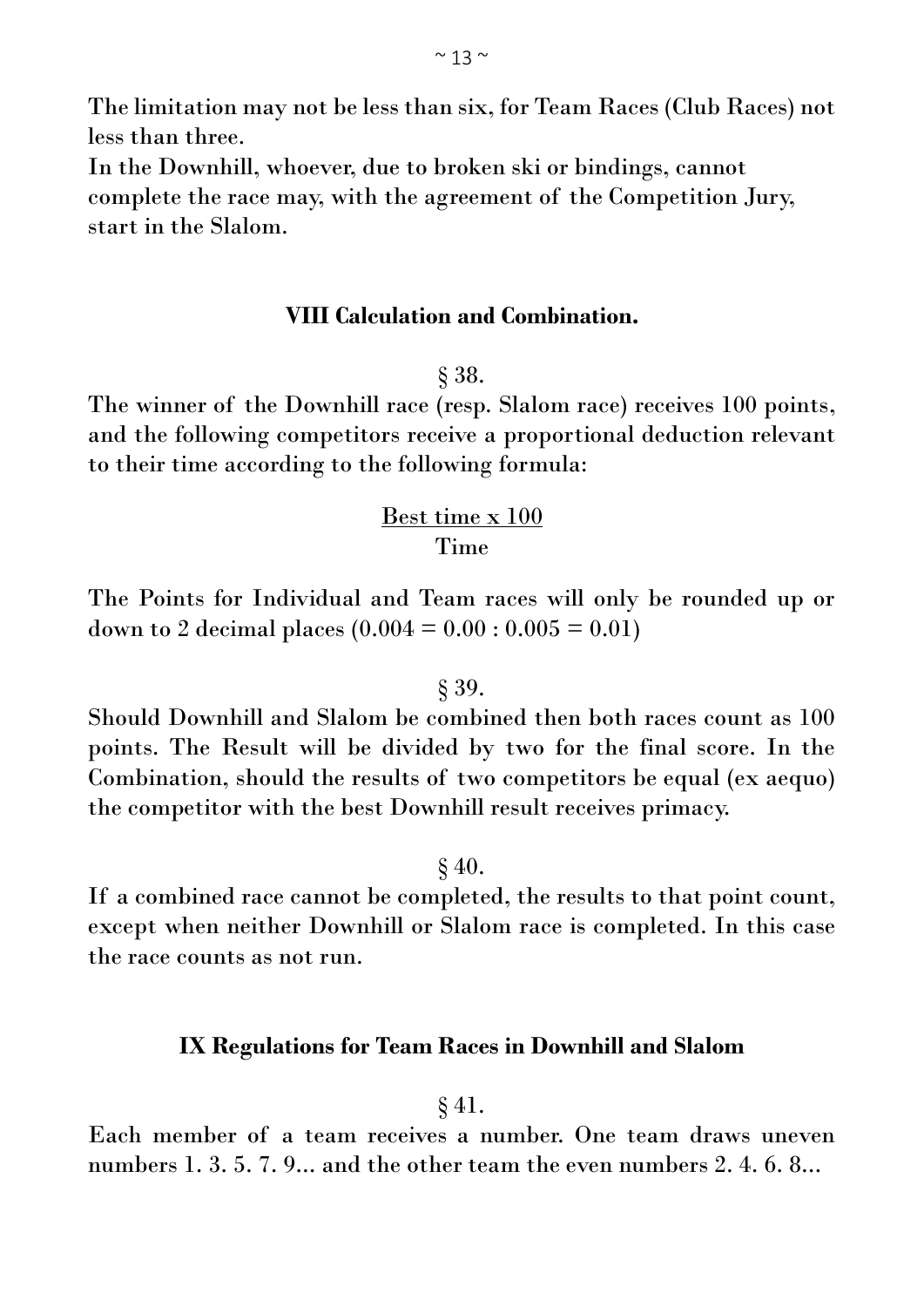# § 42.

Captains chose their numbers by lot. The winner of the draw assigns the uneven numbers to his team. The line-up of the team follows in the order of their numbers. Number 1 has the first choice. Number 2 the second choice etc.

# § 43.

In the Slalom race the winner of the draw decides whether his team receives the uneven number in the first or second run. The team that choices the uneven numbers in the first run receives the even numbers in the second run. The Captains decide the starting order of their team competitors. They can change the order for the second run. In Combined Competitions based on a Slalom and a Downhill race, the start order of each team member is to be drawn by the Captains before the start of the Downhill and Slalom race. Where more than two teams compete in the Downhill the order of start, when intervals are used, or the order of the team when the teams start together, will be decided by the draw of the Captains of the teams.

The order of start and the teams is explained in the following example: Three teams are to start: A, B, C. The draw decides that Team A has the first choice. Team B the second and Team C the third choice. The order of start is as follows:

A 1, B 1, C 1: A 2, B 2, C 2: A 3, B 3, C 3: A 4, B 4, C 4 etc. In Slalom the same modus is used whereby each run will be drawn separately.

# § 44.

The choice of course and the Setter is decided by the Club in whose neighborhood the competition will be carried out providing no other agreement has been made. The Referee and the Starter will be decided by the team (or teams) that have not chosen the Setter.

The Official Timekeeper will be decided by the team that chooses the Course Setter; the assistant Timekeeper and Timing Supervisor by the other team.

The Captains of each team decide proportionally on the Flag-keepers. At Team Competitions, no one may be appointed as a Flag-keeper unless he has already filled this position at a notable Slalom race before. When it is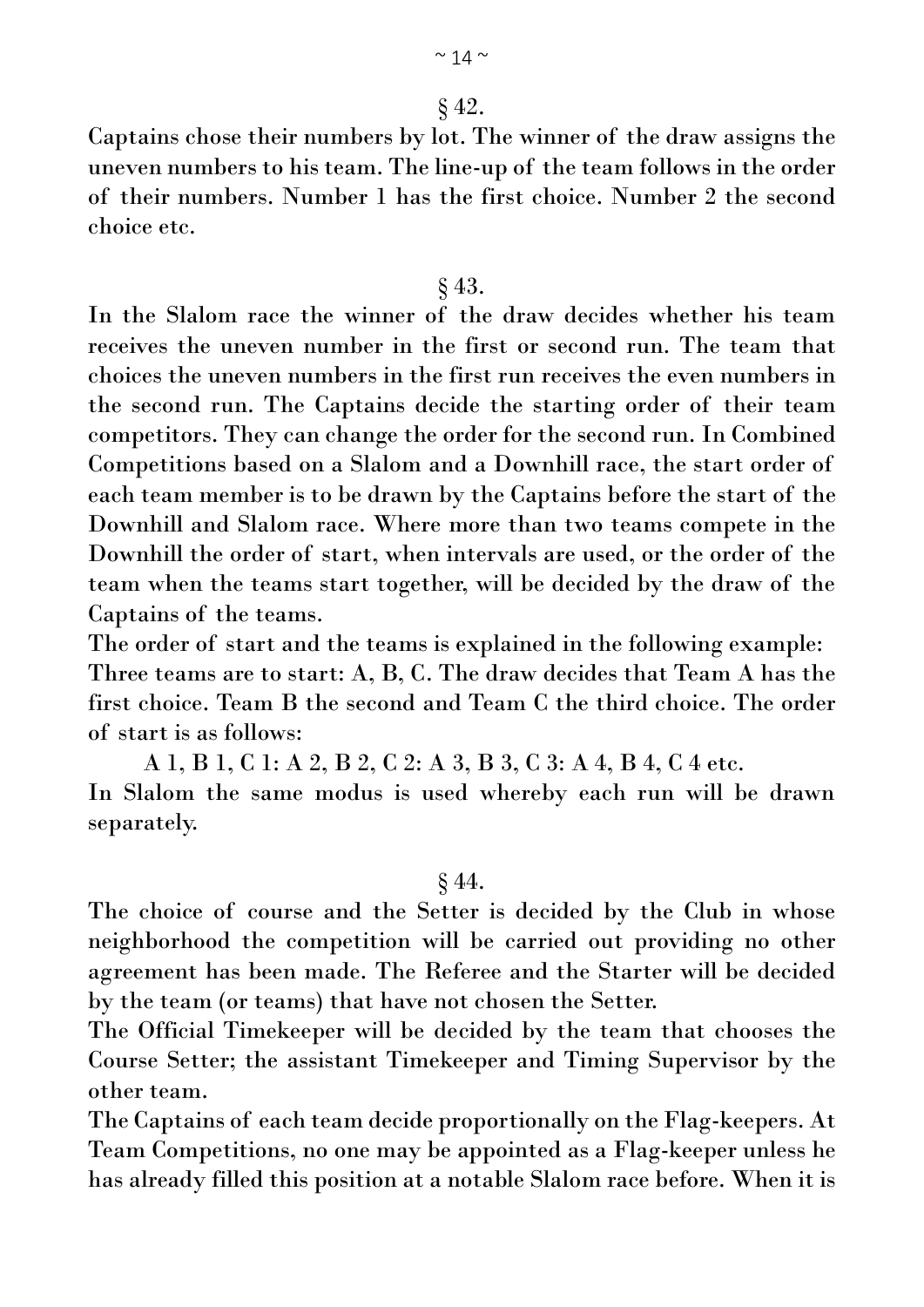not possible for Captains to appoint competent Flag-keepers the Referee has the right to do so.

#### § 45.

The results of a Team Competition shall be determined as follows: The times of each member of a team will be added together whereby the worst time of a member of the team will not be included. No team competitor will have his time used that is greater than twice the time of the best competitor in the team, irrelevant whether he did not end the race or was disqualified. The Team with the shortest total time receives 100 points and the other teams receive a proportional deduction.

A Slalom race will be carried out in a similar matter.

In consideration that the worst result of a competitor in each team will not count it is recommended that all teams allow their reserves to start. For instance, when it is agreed that each team shall consist of 5 competitors then actually in each team 6 competitors should start (one reserve). In Team Competitions where more than one race is carried out the Points of each race should be added together and divided by the number of Races.

#### § 46.

In the case of a race where the result is decided by only one run and where two or more teams have the same number of Points, the winner is the team whose member is the individual winner. If the race is decided by a combination of Downhill and Slalom races and similarly two or more teams have the same number of Points, the winner is the team that won the Downhill. When two or more teams have the same number of Points to the decimal point, the race is drawn.

#### § 47.

In Combined competitions, the same teams must start in the Downhill and Slalom races. During the races the teams may only replace members when a member is prevented from starting by way of accident, illness, or some other unforeseen reason. No change of the members of a team is permitted without the agreement of the Referee.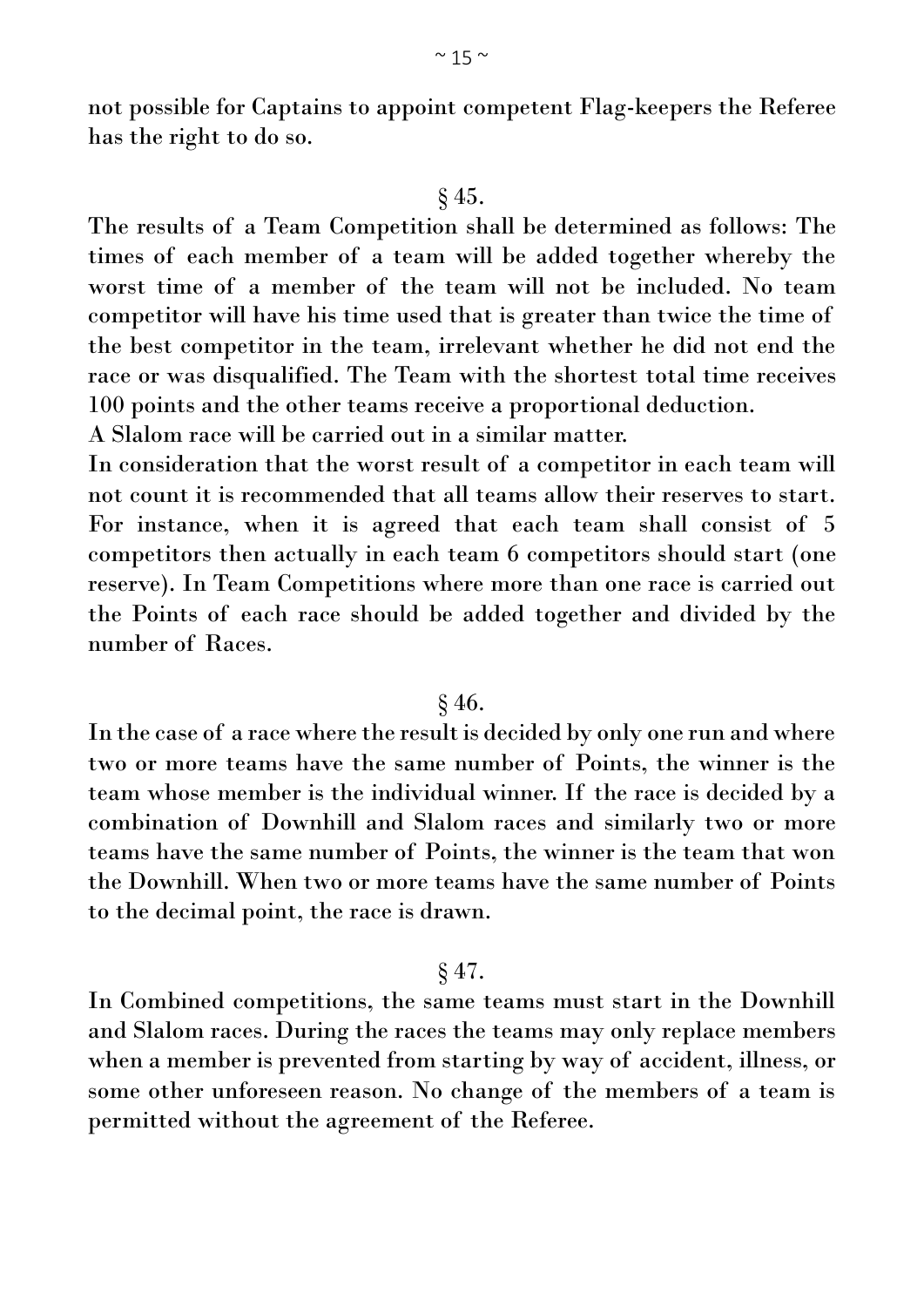# § 48.

The Competition Rules for Slalom and Downhill competitions are valid for Team Competitions taking into account the above-mentioned modifications.

# **X General.**

### § 49.

Insofar as these Regulations so not state otherwise the general Regulations of the F.I.S. are valid as well.

January 1931.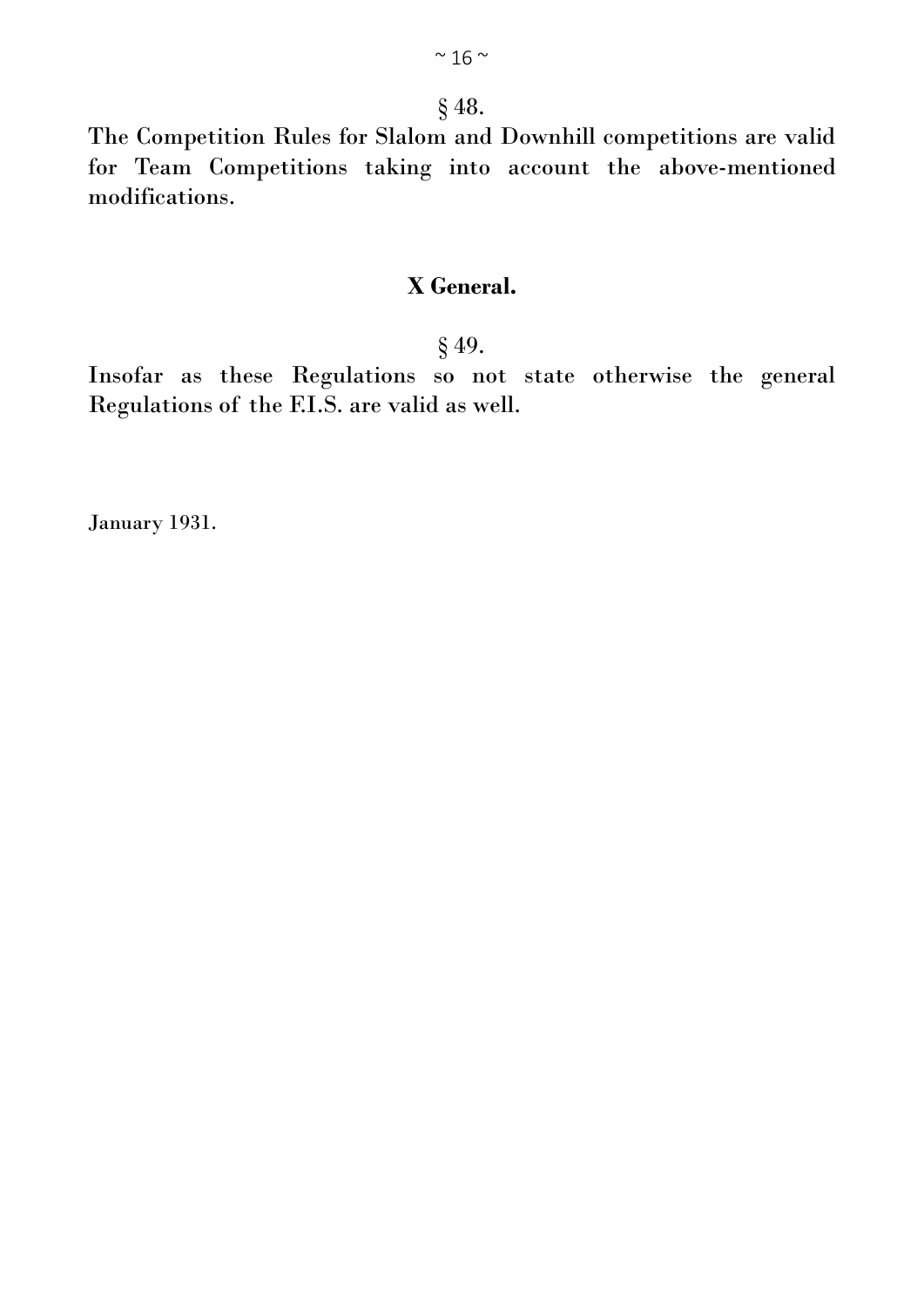# *FINAL EXPLANATIONS*

*Comments about translation by Martin John Leach:*

*The only source of the FIS International Competition Rules of 1930 available was in German language. Some words needed to be translated by using the FIS International Competition Rules of 1932 in English language (a translation from the origin German language in 1932 by Mr. Alexander Keiller). To be noted:*

- *1932. Downhill originally was translated as "Straight Race". For easier reading and understanding, the common word "Downhill" as a specific type of alpine event was kept for the 1930 translation.*
- *1932. Cross-country was translated as "Long Distance Race". For easier reading and understanding, the common word "Cross-country" as a specific discipline in wintersports was kept for the 1930 translation.*
- *1932. First run and second run was translated as "First part and second part". For easier reading and understanding, the common word "First run and second run" as a specific description of both parts of a Slalom was kept for the 1930 translation.*
- *1930. The German expression "Flaggenwart" was translated in 1932 as "Flag-keeper". Even this error of translation was corrected in the past (Gate Judge), the original English expression was kept for the 1930 translation.*
- *1930. The German expression "Streckenwart" was translated in 1932 as "The Setter". In today's rules, the duty of this official is divided between two persons (Chief of Course and Course Setter). To highlight, that at the beginning of Alpine Rules this duty was done by one person, the original English expression was kept for the 1930 translation.*
- *1930. The German expression "Einspurstrecke" was translated in 1932 as "One-way section" and was kept this way for the 1930 translation.*
- *1930. The German expression about the different type of flags was kept as translated in 1932.*

*Rote Flaggen = Richtungsflaggen = Advisory Flags Blaue Flaggen = Kontrollflaggen = Control Flags Gelbe Flaggen = Warnungsflaggen = Danger Flags* 

*M.J. Leach, January 8th 2017*